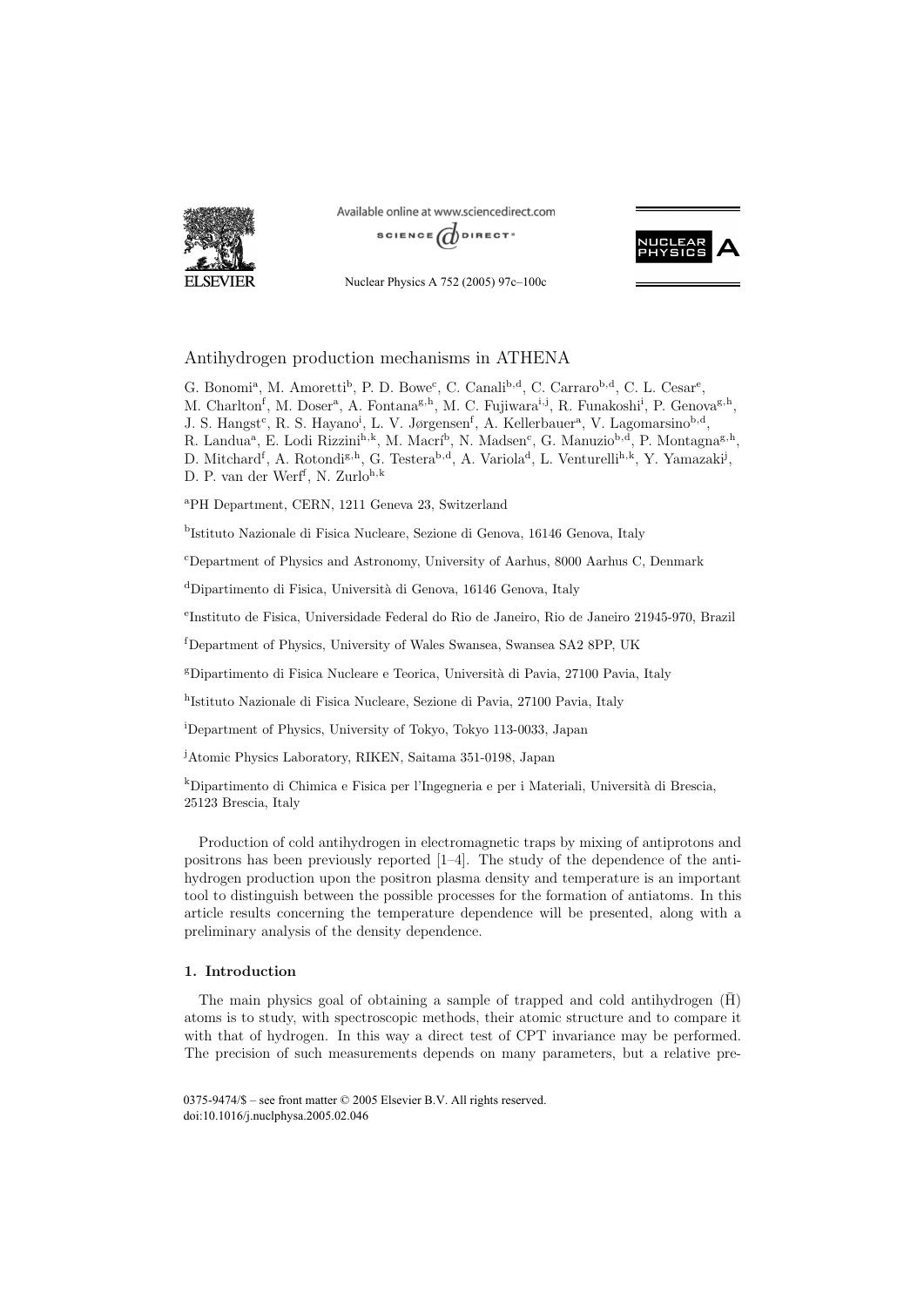cision of 10−<sup>18</sup> could, in principle, be achieved. Another possible experiment utilising a neutral antimatter bound state sample is the measurement of the antimatter gravitational acceleration on earth in order to test the Weak Equivalence Principle.

On the way to producing, trapping and storing antihydrogen for a sufficient time to allow spectroscopic measurements, first ATHENA [1] and then ATRAP [3] reported in 2002 the creation of samples of cold antihydrogen by mixing antiprotons  $(\bar{p}s)$  and positrons  $(e^+s)$  at low temperature in a nested Penning trap [5].

In the ATHENA experimental conditions it is anticipated that two main processes are responsible for H formation: *radiative combination*  $(e^+ + \bar{p} \rightarrow \bar{H} + \gamma)$  and three-body combination  $(e^+ + e^+ + \bar{p} \rightarrow \bar{H} + e^+)$ . In both cases the excess energy is carried away by a third body, being a photon in the first process and a positron in the second one. For further discussion about the two processes refer to [6–8] and references therein. The two mechanisms lead to different quantum state populations of the antiatoms, and have different dependencies on the positron plasma density and temperature (n and  $T^{-0.63}$ ) for the radiative [8],  $n^2$  and  $T^{-9/2}$  [5,9] for the three-body). Important insights into the formation mechanism and state distribution can therefore be obtained by studying the temperature and density dependence of the production of antihydrogen. In a previous publication we reported the temperature dependence [10], in which we measured for the first time the  $\bar{H}$  production behavior as a function of the positron plasma temperature from 15 K up to more than 3000 K. In this article we summarize the results of these measurements and report a preliminary analysis of the density dependence.

#### **2. Antihydrogen production**

The ATHENA collaboration started to collect data at CERN in 2000 and produced a total of about 2 million antihydrogen atoms during runs in 2002 and 2003. Briefly, the experimental apparatus consists of an antiproton capture trap, a positron accumulator and a mixing trap in which the two species of particles are brought together in a nested Penning trap configuration (see fig.1), an arrangement that allows simultaneous trapping of oppositely charged particles [5]. The mixing trap is surrounded by a detector [11] able to reconstruct the decay products of  $\bar{p}$  and  $e^+$  annihilations. For details concerning the experimental setup refer to [12].

Both the ingredients necessary for making  $\overline{H}$ , that is  $\overline{p}s$  and  $e^+s$ , are separately trapped, cooled and accumulated prior to mixing in the nested trap. The antiprotons are delivered by CERN's Antiproton Decelerator (AD) [13] and the positrons emitted from a  $^{22}$ Na radioactive source. The standard mixing cycle procedure in ATHENA is the following: the central part of the nested trap is filled with positrons (from 30 to 70 million); the positrons cool down with a time constant  $\tau \simeq 0.5$  sec to the trap temperature by emission of synchrotron radiation [14]; about 10000 antiprotons are then injected and the two species of particles are allowed to interact for a time interval that can vary from 1 to 3 minutes. At the beginning the antiprotons, passing through the positrons many times, are cooled and after a few tens of ms antihydrogen formation begins [10,15]. At the end of the mixing cycle we empty the nested trap, counting both the number of remaining positrons and antiprotons, and then the process is restarted. In the mixing region the necessary experimental conditions for making H, such as cryogenic temperature  $(\sim 15 \text{ K})$ ,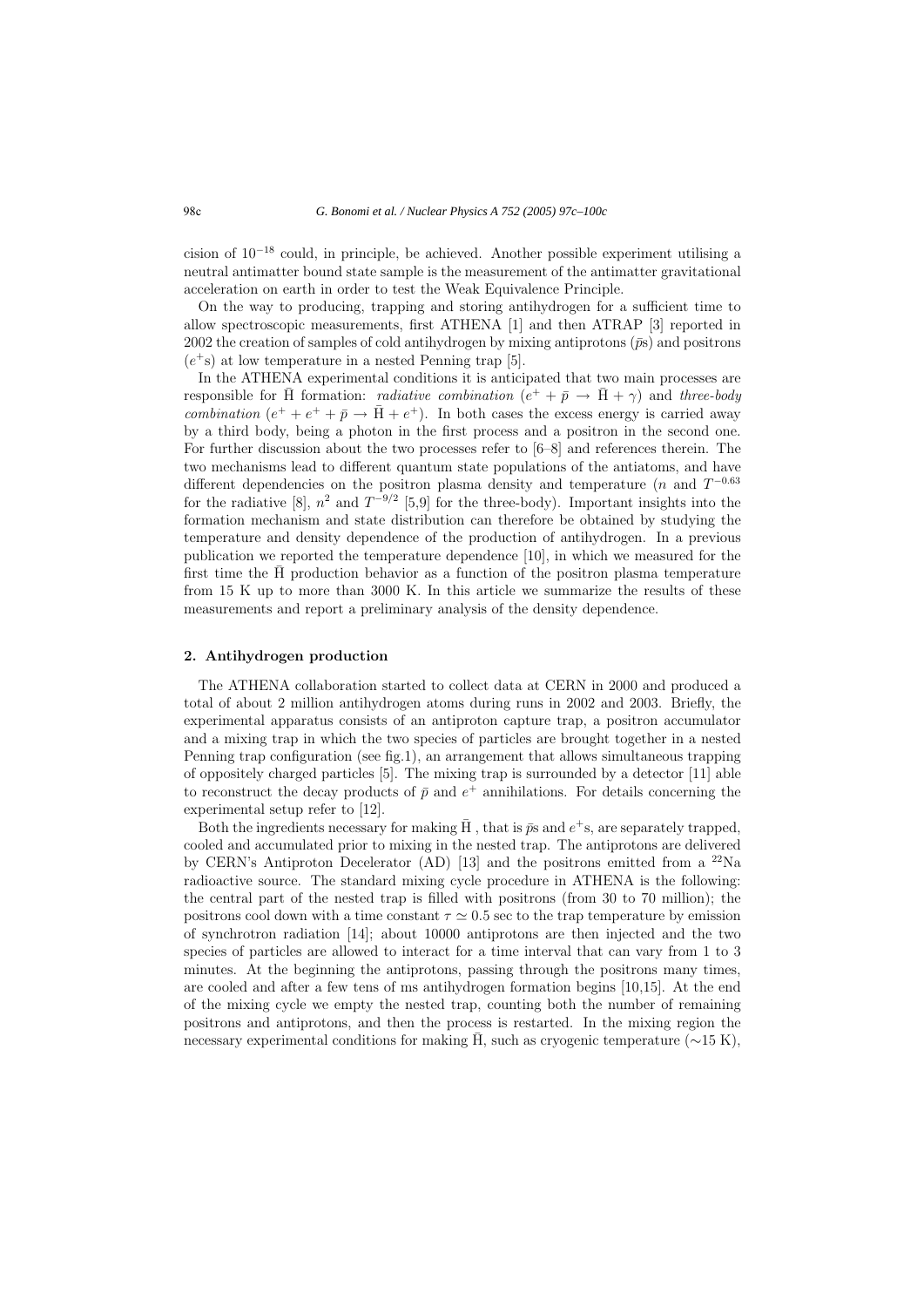very low pressure  $(<10^{-12}$  mbar) and high magnetic field (3 T) for radial confinement of charged particles, are provided by our experimental apparatus.

When formed, neutral  $\bar{H}$  atoms escape the confinement region and annihilate on the trap electrodes producing a signal in the surrounding detector that triggers the detector readout with an efficiency of  $90 \pm 10$ %. The annihilation byproducts (charged  $\pi s$  from the  $\bar{p}$ ,  $\gamma$ s from the  $e^+$ ) are then detected. For details on the antihydrogen signal selection and detection refer to [1,2,10]. It is important here to recall that  $65 \pm 5\%$  (2002) and  $74 \pm 5\%$ (2003) of the triggers generated in our detector were due to antihydrogen annihilations. The remainder was due to annihilations of antiprotons on residual gas or ions in the center of the trap (refer to [1,2,10] for more details about background subtraction). As antihydrogen production rate proxy we can thus use the trigger rate (see  $[2,10]$ ).

Just before the mixing cycle starts, we are able, using a non-destructive method [16,17], to measure some positron plasma characteristics such as density  $n_{e^+}$  and aspect ratio  $\alpha = \frac{l_{e^+}}{r_{e^+}}$ , where  $l_{e^+}$  and  $r_{e^+}$  are the plasma semi-length and the radius . Also, we are able to induce heating at the positron plasma and measure its temperature increase [16,17]. This method allowed a measurement of the H production as a function of the positron ¯ plasma temperature, assuming a base temperature of 15 K (see fig. 2).

During 2003 runs the positron plasma density varied almost an order of magnitude between  $3 \times 10^8$  and  $1.6 \times 10^9$  cm<sup>-3</sup>. Thus, we could, in principle, study the density dependence of  $\overline{H}$  formation. However, the radius of the  $\overline{p}$  cloud was unknown but was larger than that characteristic of the  $e^+$  plasmas. In order to analyze the concomitant overlap problem, consider the antiproton to have a radial density  $\sigma_{\bar{p}}$ . The initial antihydrogen production rate is obviously proportional to the total number of antiprotons that interact with the positron plasma. This can be calculated by integrating  $\sigma_{\bar{p}}$ , that is  $N_{\bar{p}} = \int_0^{r_{e^+}} \sigma_{\bar{p}} \pi r \, dr$ . If we parametrize the antiproton radial density as a power of the radius,  $\sigma_{\bar{p}} \propto r^m$ , then  $N_{\bar{p}} \propto r_{e^+}^{m+2}$ . In order to study the antihydrogen density dependence we must correct for this factor and divide the number of triggers by  $r_{e^+}^{m+2}$  before plotting them as a function of the positron density. Unfortunately, at the time of writing, the antiproton radial density has not been extracted, however work is ongoing and progress is expected soon.

#### **3. Conclusions**

The temperature dependence of antihydrogen production has been studied for the first time and an analysis is underway which promises to unravel the density dependence.

Concerning the temperature dependence (see fig. 2), a clear decrease in antihydrogen production with the positron plasma temperature has been observed, but a simple powerlaw scaling does not fit the data. The leveling-off at low temperature, below  $\sim 100$  K, and the behavior at high temperatures are not consistent with the expected three-body temperature dependence  $(T^{-9/2})$ . The presence of  $\overline{H}$  production at room temperature, and the behavior at high temperature, suggest that the radiative mechanism cannot be completely excluded in ATHENA, leading to anti-atomic states that are more tightly bound than those observable using field ionization techniques. Nevertheless the radiative H production rate prediction is at least an order of magnitude lower than our peak ¯ production rate of more than 400 Hz [10]. A better understanding of the complex inter-